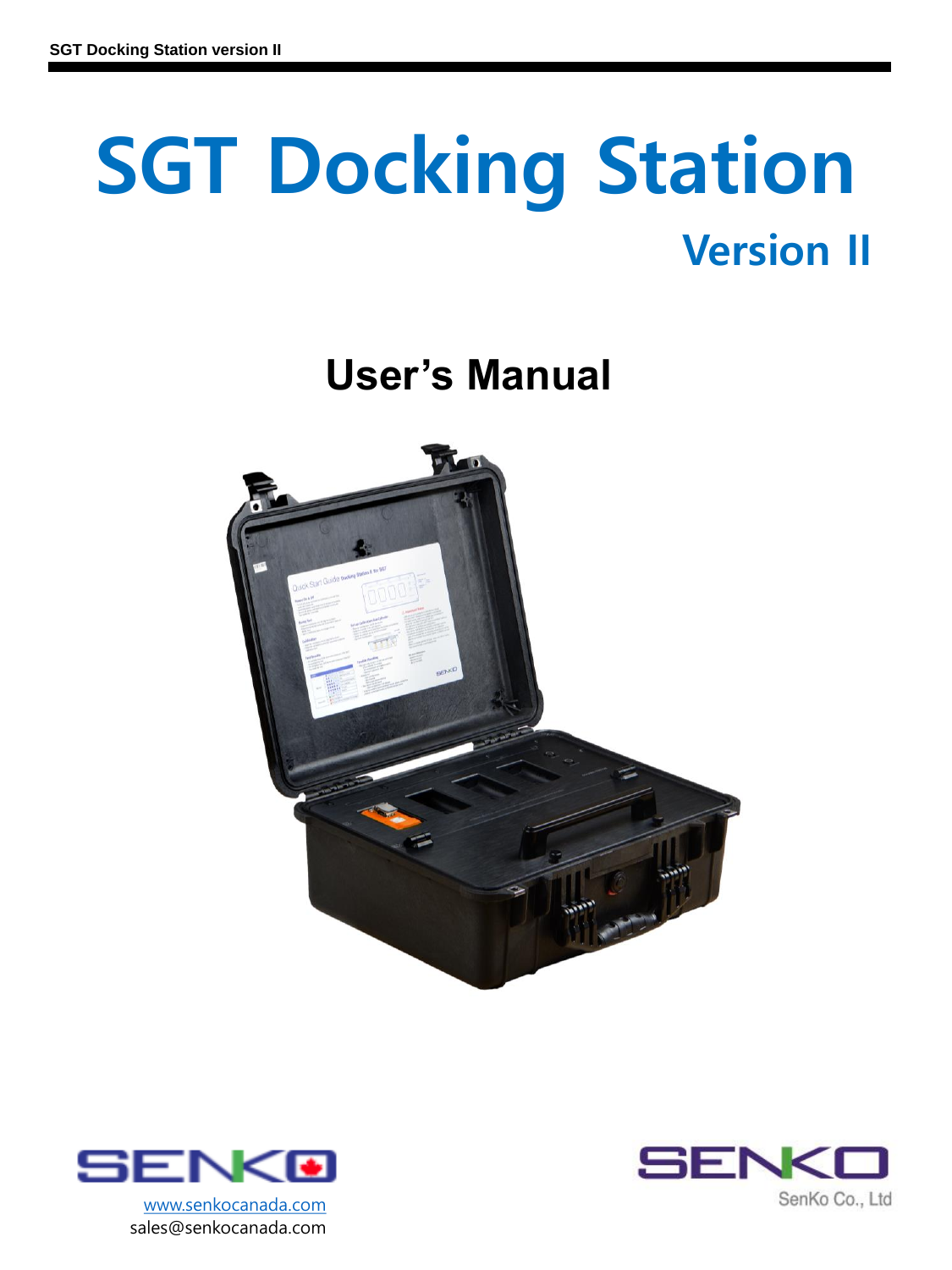# **Table of Contents**

|    | 3  |
|----|----|
| 1. |    |
|    |    |
|    |    |
|    |    |
|    |    |
|    |    |
|    |    |
|    |    |
|    |    |
|    |    |
|    |    |
|    |    |
|    |    |
|    |    |
|    |    |
|    |    |
|    |    |
|    |    |
|    |    |
|    |    |
|    |    |
|    |    |
|    | 15 |
|    | 16 |
|    | 17 |
|    | 18 |
|    |    |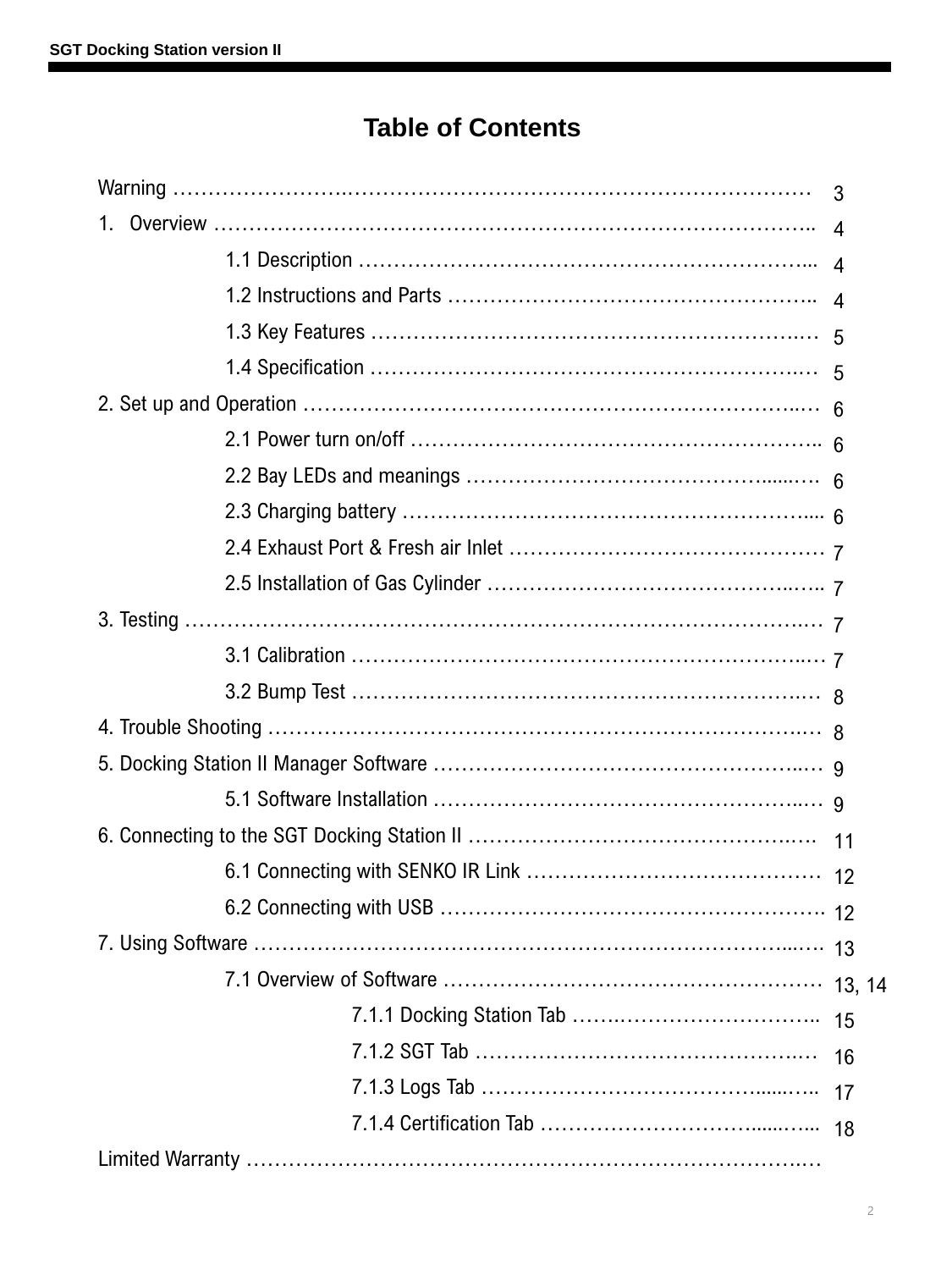

- Any unauthorized attempt to repair or modify the product, or any other cause of damage beyond the range of the intended use including damage by fire, lightening, or other hazard, voids liability of the manufacturer.
- Do not use if the device appears to be damaged.  $\Delta^-$
- Use the device in a clean environment, which has no hazardous gases.  $\Delta^-$
- Do not use the expired gas cylinders.  $\Delta$
- Ensure to use the certified gas cylinders.  $\Delta$
- Ensure that the gas types and the concentrations match with manuals and  $\triangle^$ devices.
- Severe vibration or shock to the device may cause a sudden reading change  $\Delta^$ and cause the device malfunction.
- Do not leave or use the device at the watery place or at where there is any  $\Delta$ liquid.
- Do not use a device which has been failed the test.  $\Delta$

# **Read the operation manual before use**

- $\checkmark$  Before operation, read the manual carefully and follow all the instructions.
- $\checkmark$  IR link communication works only when it is placed at the bay 1 on the docking station.
- $\checkmark$  The deice only operates when the power LED turns to green.
- $\checkmark$  Before upgrading firmware, connect the plug to avoid any data loss and malfunction by unexpected power off. And the file names are fixed as below.
	- Docking F/W File Name : DK\_FW.bin,
	- SGT F/W Name : SGT\_FW.bin
		- SGT\_CO.bin, SGT\_H2S.bin, SGT\_O2.bin

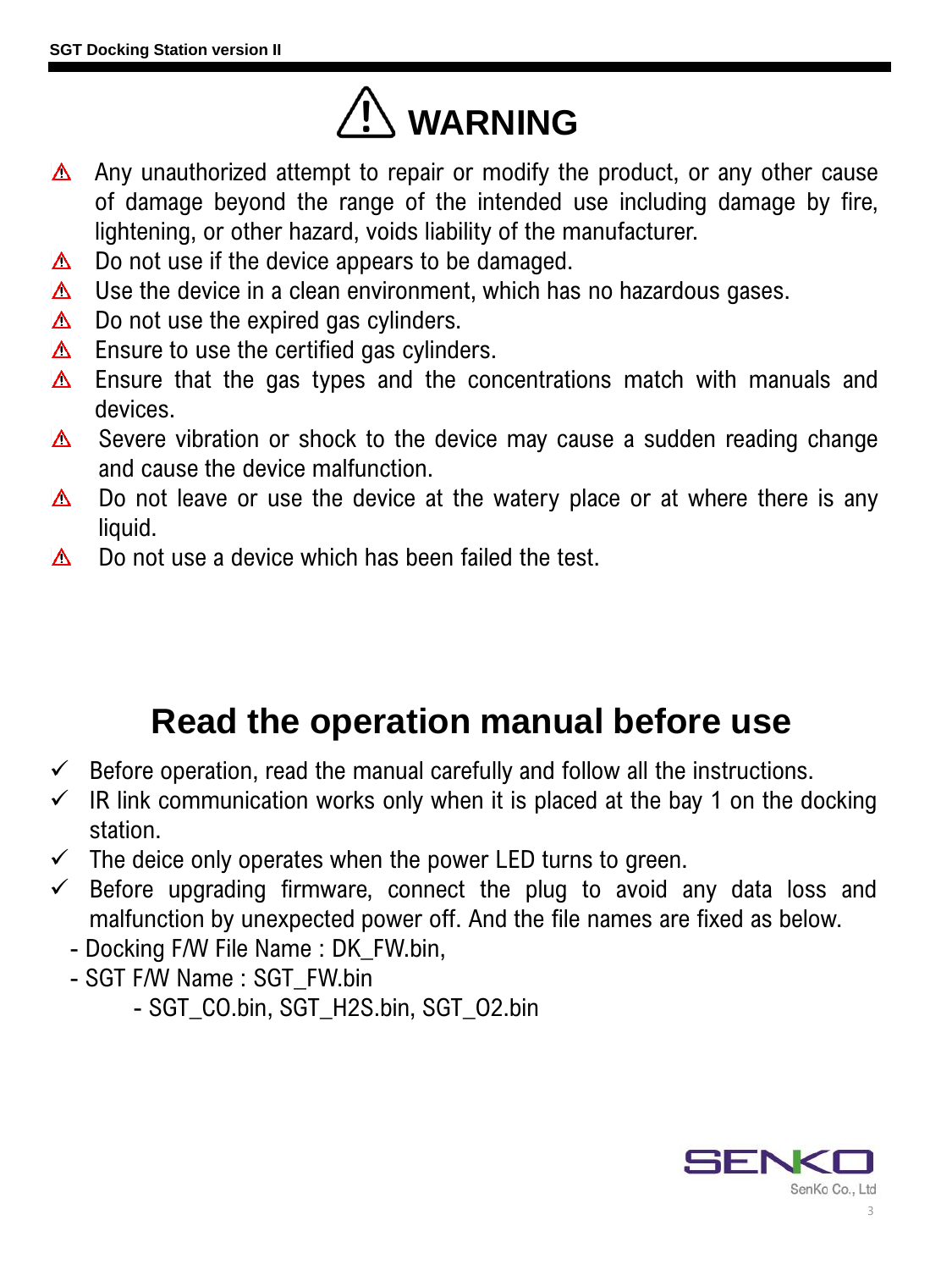#### **1. Overview**

#### **1.1 Description**

A Bump test and the calibration are the key features to ensure the safety of devices and users. The SGT docking station version II provides bump testing, event management and calibration from a simple to use multi-unit station and gives fleet or safety managers the ability to update configurations on large fleets. It also maintains all the important event logs that demonstrate users are working within company requirements.

#### **1.2 Instructions and Parts**







- 
- 
- **h** Bay 2, 3, 4
- 
- **j** Cylinder 58L/116L
- **k** Cylinder Straps
- **l** Gas regulator
- **m** Cylinder compartment
- **n** Exhaust port
- **o** Fresh air Inlet
- **p** LAN port
- **q** Charging port
- **r** USB port



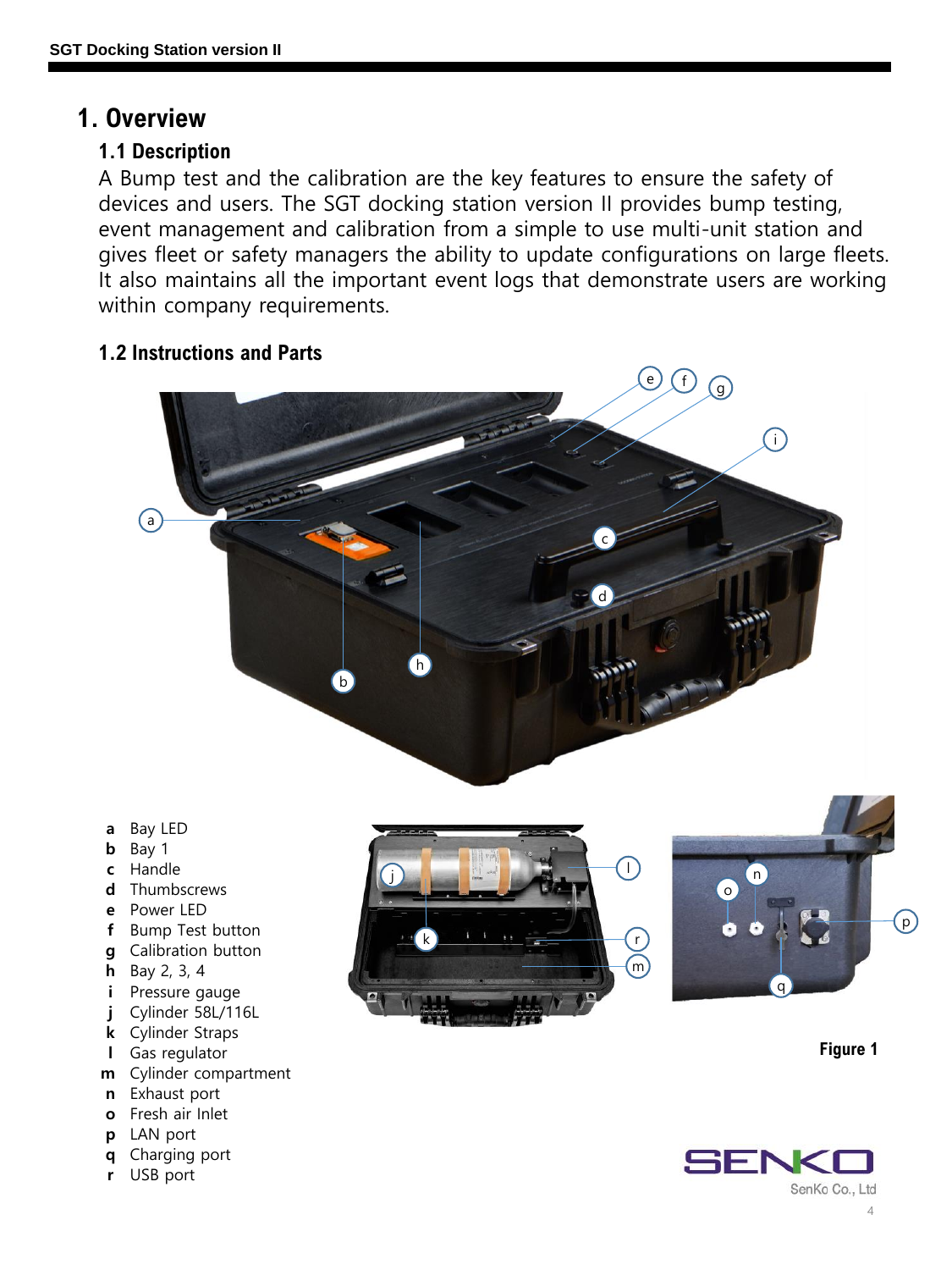#### **1.3 Key Features**

- ✓ Zero and Span Calibration, Bump Test Function
- $\checkmark$  Rechargeable internal battery lasts up to 1000 bump tests on a single charge
- $\checkmark$  Indicate the current status of operation by the Power LED and Unit LED color
- $\checkmark$  Configure settings and automatic update firmware of up to four SGT devices
- $\checkmark$  Gas Ventilation system to remove a remained gas
- $\checkmark$  Computer not required for normal operation
- $\checkmark$  Save the log events after calibration and bump test
- $\checkmark$  Enable users to adjust the setting points of Docking station and SGT via IR Link or USB

#### **1.4 Specifications**

| <b>Size</b>                         | 52.5 x 43.7 x 21.3cm (20.66" x 17.20" x 8.40")                                            |
|-------------------------------------|-------------------------------------------------------------------------------------------|
| Weight<br>(Without cylinder)        | 11.0kg                                                                                    |
| <b>Temperature</b>                  | 41 to $+104$ °F (5 to $+40$ °C)                                                           |
| <b>Warranty</b>                     | Full 2 years                                                                              |
| <b>Battery Type</b>                 | Rechargeable Lithium Ion                                                                  |
| <b>Battery Life</b>                 | Up to 1,000 Bump Tests                                                                    |
| <b>LEDs</b>                         | 6 Blue LEDs for each bay, 3-color LED for power,<br>Switch Back Light LED (Orange, Green) |
| <b>Memory</b>                       | <b>USB 8GB Standard</b>                                                                   |
| <b>Log Capacity</b>                 | Approximately Up to 5 million tests (8GB, removable USB memory)                           |
| <b>Tests Performed</b>              | <b>Bump Test and Calibration</b>                                                          |
| <b>Information</b><br><b>Stored</b> | Bump/Calibration Logs, Individual Monitor Event Logs, Firmware and<br>Unit Configurations |
| <b>Gases Available</b>              | CO, H <sub>2</sub> S, 02                                                                  |
| <b>Compatibility</b>                | Works with SGT & SGT-P (02, CO, H2S)                                                      |
| <b>Calibration Gas</b>              | Compatible with 58L & 116L cylinders with C10 fitting                                     |
| <b>Interface</b>                    | Ethernet RJ-45(TCP/IP), 10Mb/s                                                            |
| <b>Charging Adaptor</b>             | DC12.0V, 3A/h                                                                             |

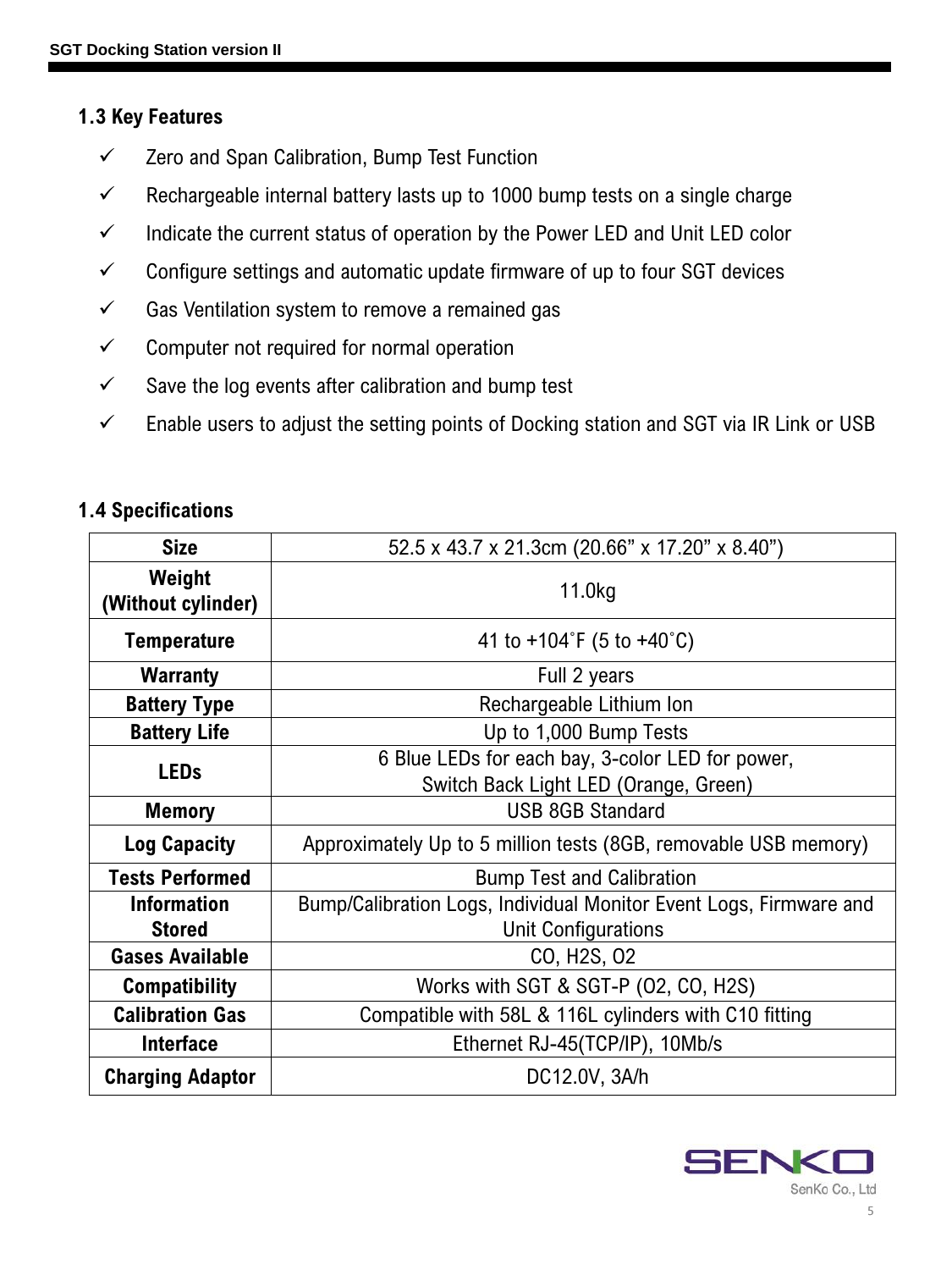### **2. Set up and Operation**

#### **2.1 Power turn on/off**

The SGT Docking Station version II operates using only 2 (two) buttons for calibration and Bump Test.

To turn on the power, follow the below:

- $\checkmark$  Press and hold either Calibration or Bump Test button for 2 seconds.
- $\checkmark$  The Power LED turns on to orange and blinks during the warming up and after while turns to green when it is ready. When the unit has a low battery, the LED turns to red.

To turn off the power, follow the below:

 $\checkmark$  Press and hold both Calibration and Bump Test buttons simultaneously for 2 seconds.

**Note:** If unit is inactive for 300 seconds, it will automatically off (save power mode) The button/unit only works when the power LED turns to green

#### **2.2 Bay LEDs and meanings**



Each Bay has six blue LEDs (see Figure 2) which indicates the process status. Each of them will turn on by order from left to right while testing. After testing is finished, make sure all six bays are turned on otherwise, 3<sup>rd</sup> bay LED will be shown if test is failed.

#### **2.3 Charging battery**

The unit`s Power LED turns to red when the battery is very low as shown above. However, it comes with a DC adapter with 5plugs which can be used to charge the unit using a 110V power supply. A full charge will take approximately 3 hours and will last for approximately 1000 bump tests.

**Note:** Refer to Figure 1 for charging location.

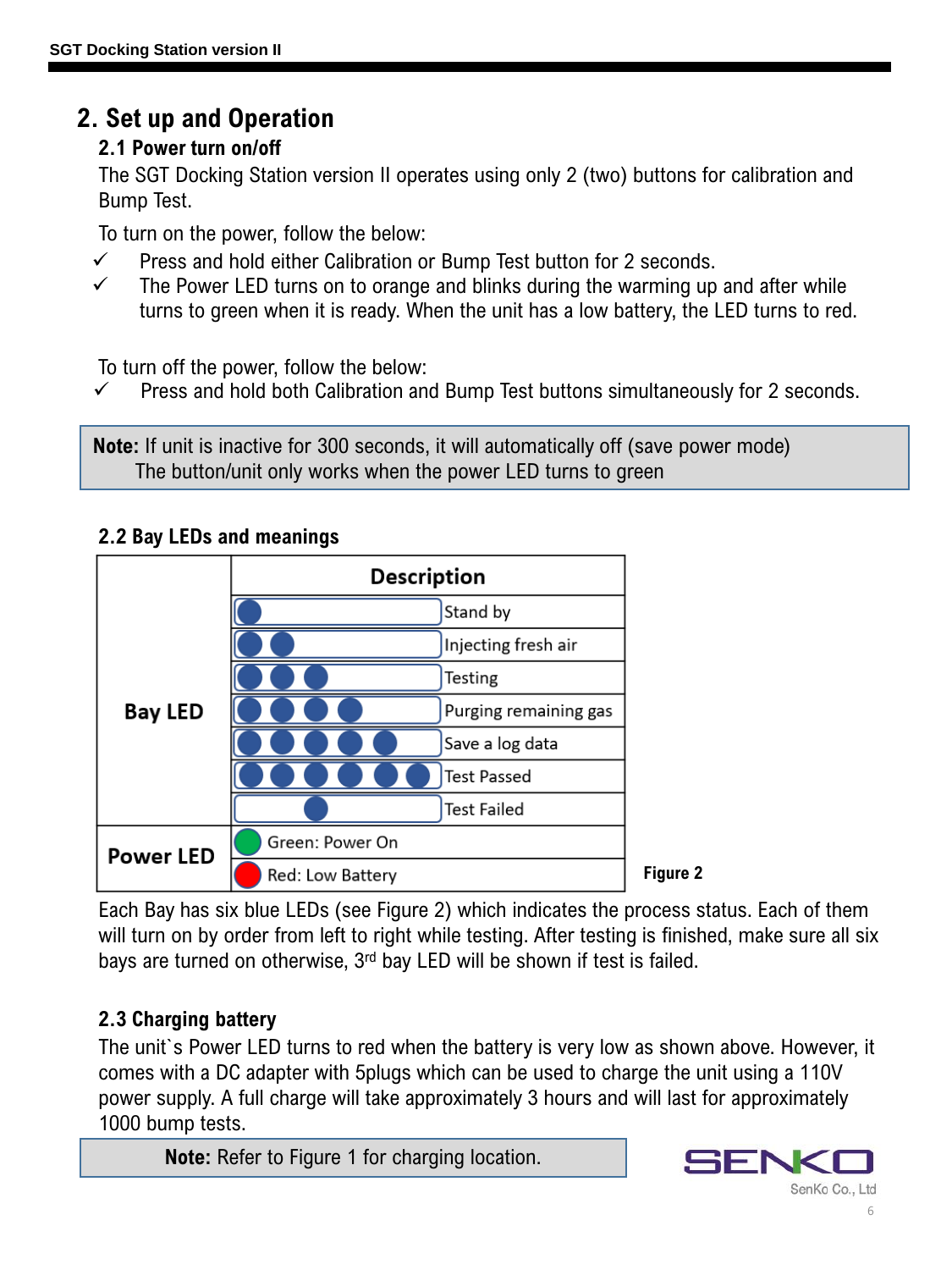#### **2.4 Exhaust Port & Fresh Air Inlet**

There are two small ports on the left side of the charging port (see Figure 1). The Fresh air inlet port will draw clean air in during an active test. The incoming air automatically counts as a fresh air (O2, 20.9%vol).

The Exhaust port is the inverse of the Fresh air inlet port. During an active test, the used test gas will exit the unit through the exhaust port. Optionally, tubing can be attached to the exhaust port using the included twist connector to direct the used test gas to a suitable location.

#### **2.5 Installation of Gas Cylinder**

Gas Cylinder which fits to Docking Station II must have the C10 fitting on it. The size of 58L and 116L are both suitable in cylinder compartment. Before installing the cylinder for testing SGT, ensure that Calibration concentration of gases are as same as SGT.

To install a cylinder, follow the below:

- $\checkmark$  Remove thumbscrews and lift the handle up.
- $\checkmark$  Install the cylinder to the gas regulator.
- $\checkmark$  Fasten the cylinder straps and close the cylinder compartment.
- $\checkmark$  Check the pressure gauge on the front panel.
- $\checkmark$  Re-install thumbscrews.
- $\checkmark$  After installing a gas cylinder, ensure USB is attached.



## **3. Testing**

Bump test and calibration are the key features to ensure the safety of devices and users. The SGT Docking Station version II provides bump testing, event management and calibration from a simple to use multi-unit station.

#### **3.1 Calibration**

Calibration is the comparison of measurement values delivered by a device under test with those of a calibration standard of known accuracy. It is very important to calibrate a device periodically for better performance of the device and sensor accuracy, especially, when it is safety equipment.

To perform a calibration, follow the below:

- $\checkmark$  Insert the monitor(s) into the bay facing down.
- $\checkmark$  Slightly press down on the monitor until it locks into place.
- $\checkmark$  Press the calibration button for 2 seconds to execute Calibration test.
- $\checkmark$  During the 90 seconds, bay LEDs begin to light as the test progress.
- $\checkmark$  When test is finished, all (six) blue Bay LEDs illumination indicates if the SGT has passed the test (see Figure 3).
- $\checkmark$  Otherwise, the third blue Bay LED illumination indicates if the SGT has failed the test (see Figure 3).

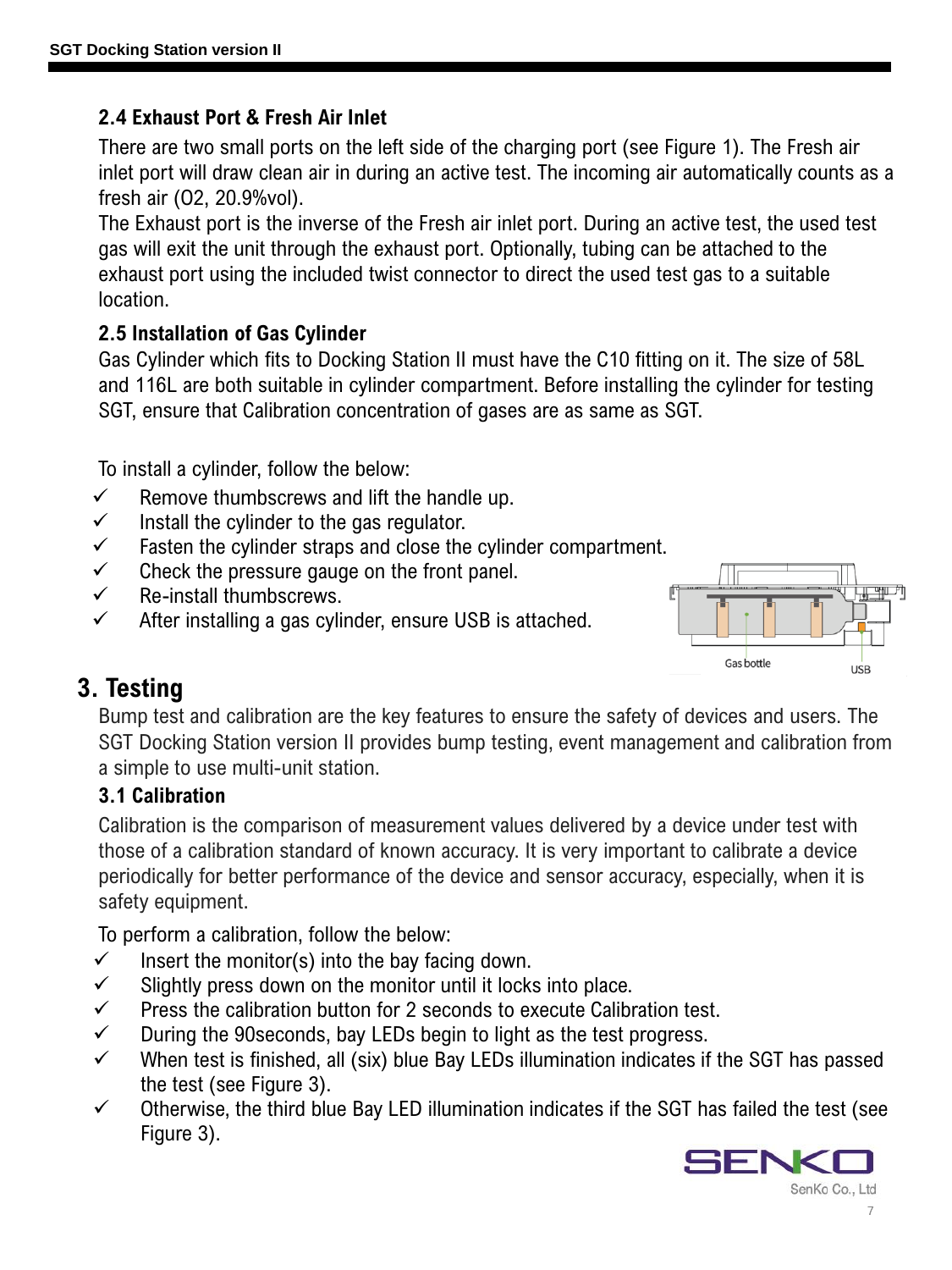



SGT has passed the test (six LEDs)

SGT has failed the test (only 3rd LED)

**Note:** Do not use the monitors that failed the calibration test.

#### **3.2 Bump Test**

Bump test is the process which checks and verifies the performance of the monitors and ensures that sensors are correctly responding to the target gas.

To perform a Bump Test, follow the below:

- $\checkmark$  Insert the monitor(s) into the bay facing down.
- $\checkmark$  Slightly press down on the monitor until it locks into place.
- $\checkmark$  Press the Bump Test button for 2 seconds to execute Bump test.
- $\checkmark$  During the 20~30 seconds, bay LEDs begin to light as the test progress.
- $\checkmark$  When test is finished, all (six) blue Bay LEDs illumination indicates if the SGT has passed the test (see Figure 3).
- $\checkmark$  Otherwise, the third blue Bay LED illumination indicates if the SGT has failed the test (see Figure 3).

## **4. Trouble Shooting**

- 4.1 Bay Light does not turn on /test not performed
- ✓ Clean Monitor IR window.
- $\checkmark$  IR interference (bright lights/sunlight).
- $\checkmark$  Monitor in gas alarm state.

#### 4.2 All tests fail

- $\checkmark$  Gas cylinder empty check pressure gauge if it indicates at least 100psi/10bar.
- $\checkmark$  Gas Expired check gas expiration date located on the cylinder.
- $\checkmark$  Wrong gas concentration(s) gas cylinder and SGT concentrations not same.
- $\checkmark$  Wrong gas type check the gas type.

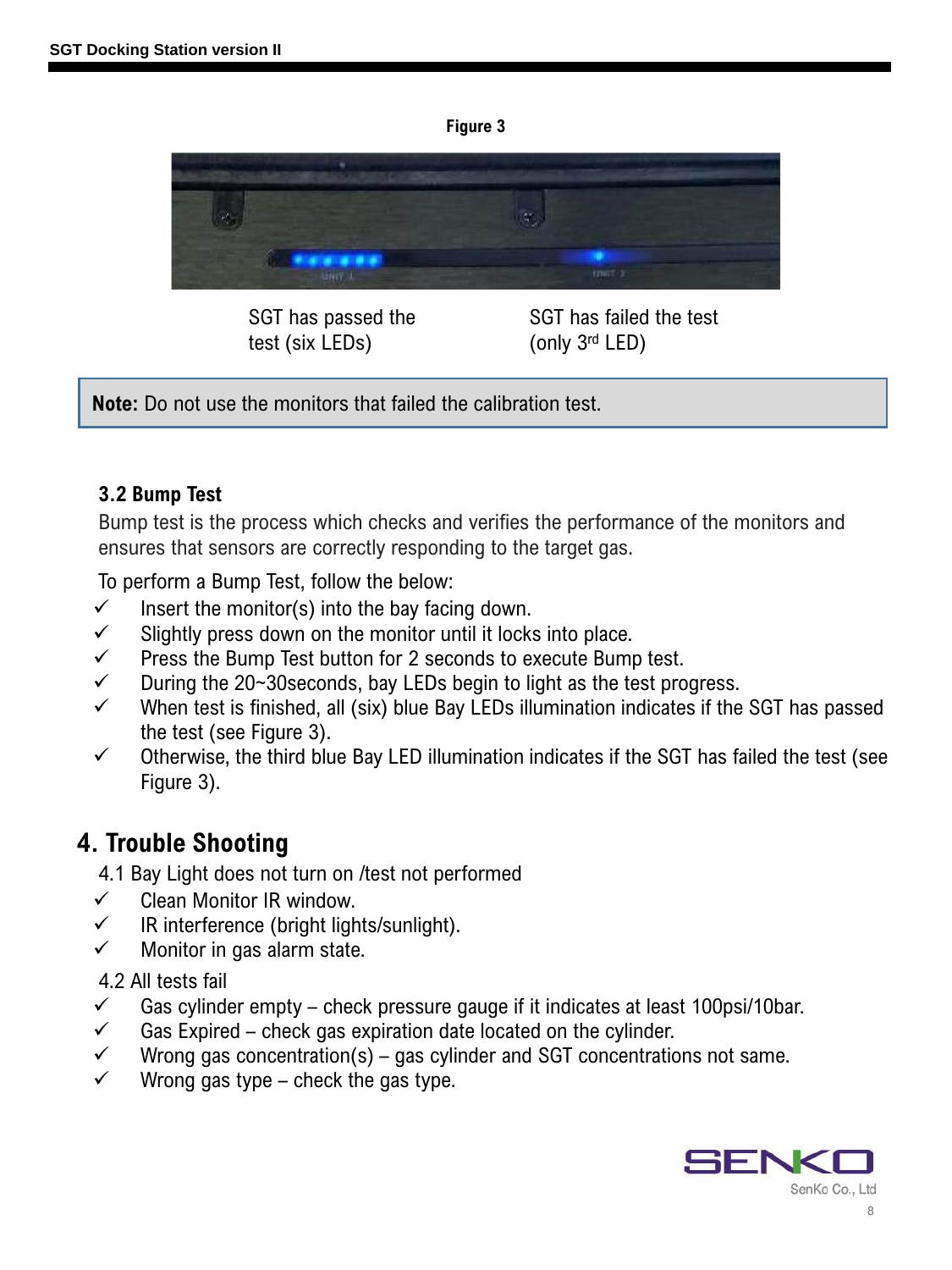- 4.3 Test results are not stored
- $\checkmark$  USB not attached or full storage.
- 4.4 Uploaded Settings are not saved
- ✓ "Write" button has not clicked.
- ✓ Connection has lost.

## **5. SGT Docking Station II Manager Software**

The purpose of SGT Docking Station II Manager Software is to customize and configure the Station`s settings and SGT devices` internal configurations. The software can adjust and make changes to the Docking Station and the SGT units using SENKO IR Link and/or partly USB Disk.

#### **5.1 Software Installation**

- $\checkmark$  After downloading the file, navigate to the saved location.
- $\checkmark$  Double click for running an installer.
- $\checkmark$  Click "Read More" and "Run Away" if you receive a warning message.
- ✓ The Docking Manager Setup window will open. Click "Next".



- $\checkmark$  The "Select Installation Folder" comes up.
- $\checkmark$  To install to a different folder, click "Browse" or enter the link.
- ✓ To install in default folder, click "Next"

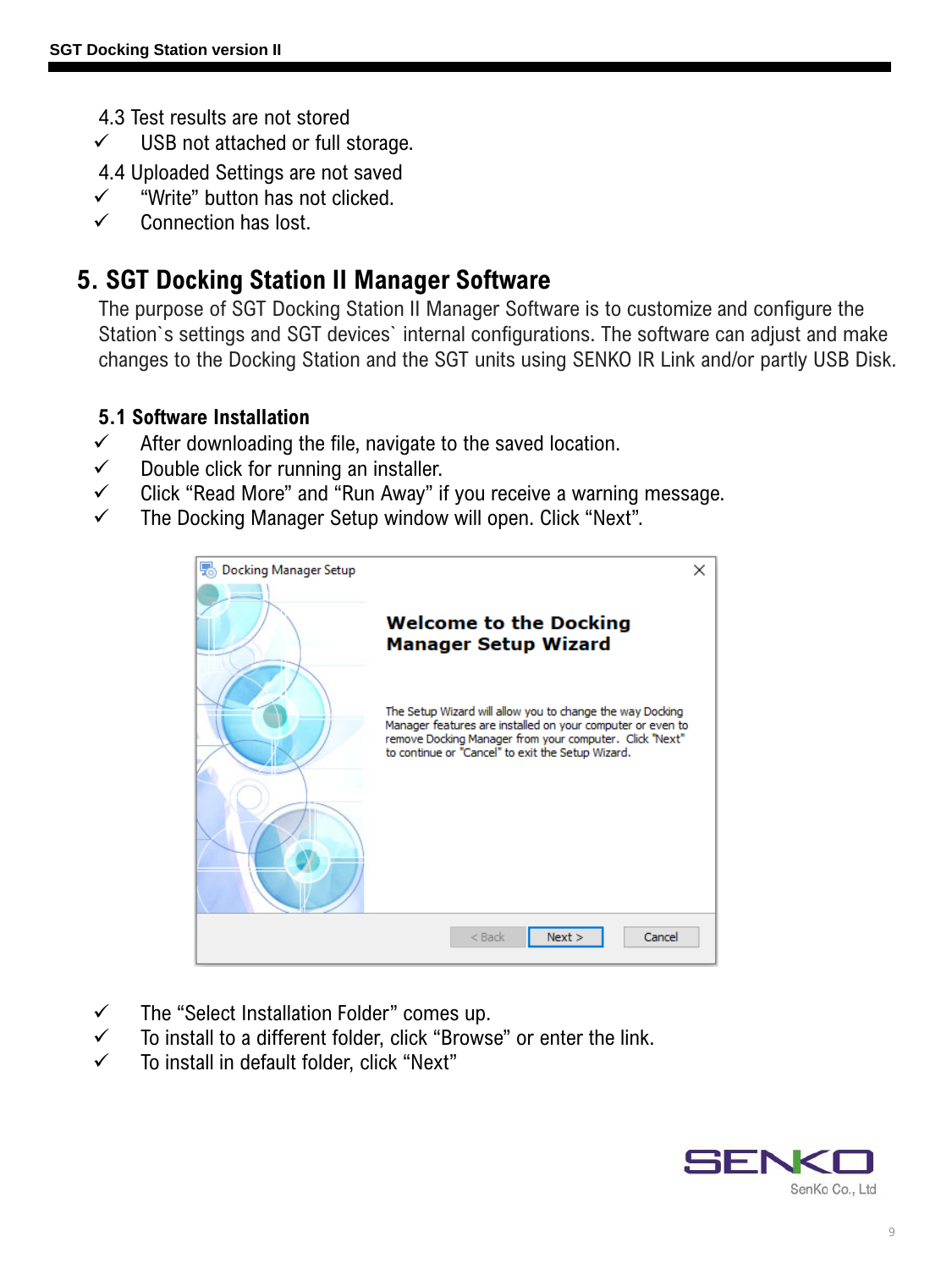| <b>Docking Manager Setup</b><br>59                                                                                        |        | $\times$ |
|---------------------------------------------------------------------------------------------------------------------------|--------|----------|
| <b>Select Installation Folder</b>                                                                                         |        |          |
| This is the folder where Docking Manager will be installed.                                                               |        |          |
| To install in this folder, dick "Next". To install to a different folder, enter it below or click<br>"Browse".<br>Folder: |        |          |
| C: WProgram Files (x86) WSenko W                                                                                          | Browse |          |
|                                                                                                                           |        |          |
|                                                                                                                           |        |          |
| Docking Manager Installer                                                                                                 |        |          |
| $<$ Back<br>Next                                                                                                          | Cancel |          |

- $\checkmark$  The Installation will be ready to begin.
- ✓ Click "Install".

| <b>Docking Manager Setup</b><br>×                                                                                                                                |
|------------------------------------------------------------------------------------------------------------------------------------------------------------------|
| <b>Ready to Install</b><br>The Setup Wizard is ready to begin the Docking Manager installation                                                                   |
| Click "Install" to begin the installation. If you want to review or change any of your<br>installation settings, dick "Back". Click "Cancel" to exit the wizard. |
|                                                                                                                                                                  |
| Docking Manager Installer<br>$<$ Back<br><b>Install</b><br>Cancel                                                                                                |

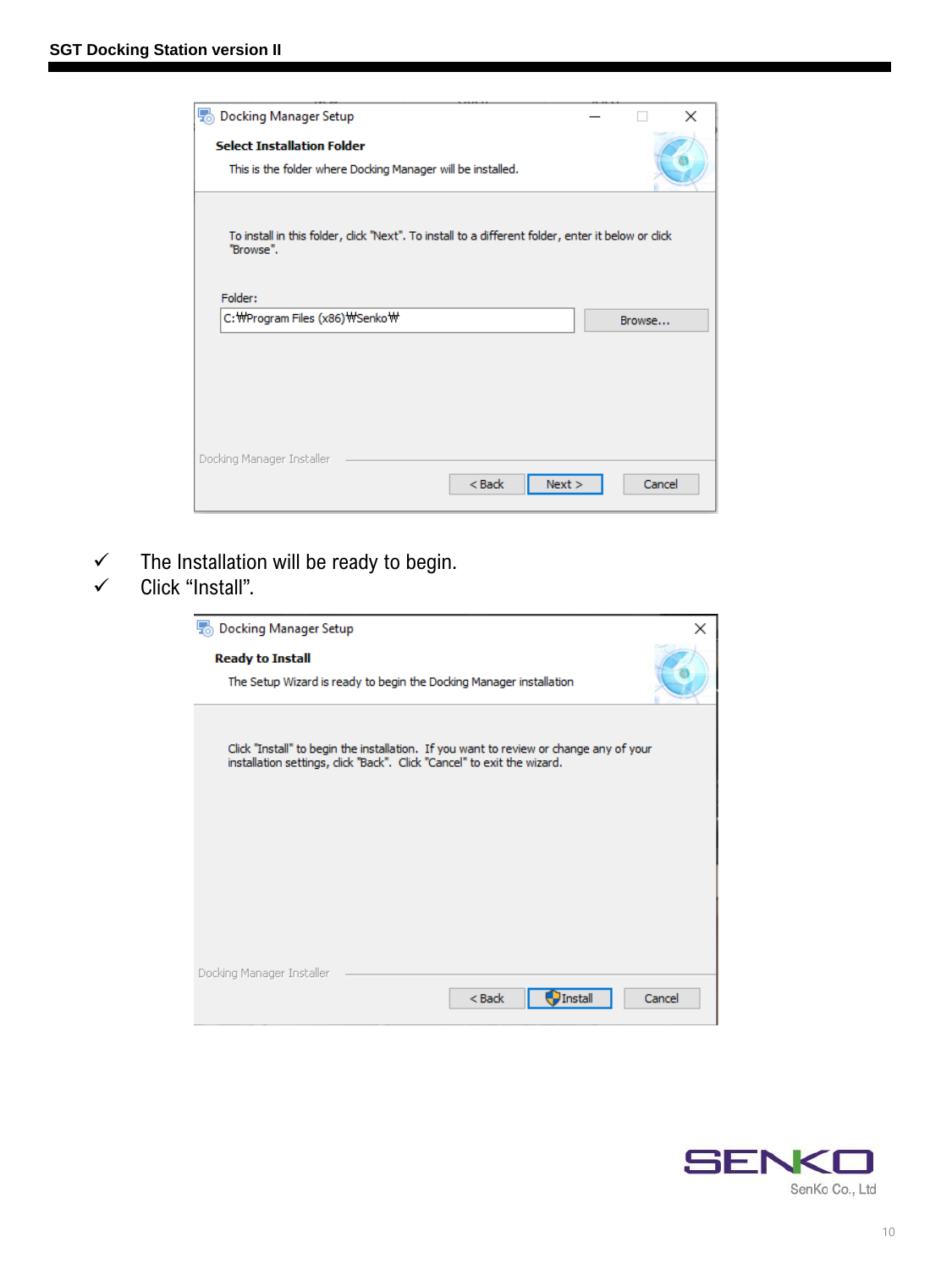$\checkmark$  Click "Yes" if you get warning message.



- ✓ The Docking Station Setup Wizard is complete.
- ✓ Click the "Finish" button to exit the Setup Wizard.

| <b>Docking Manager Setup</b><br>59 |                                                              |  |
|------------------------------------|--------------------------------------------------------------|--|
|                                    | <b>Completing the Docking</b><br><b>Manager Setup Wizard</b> |  |
|                                    | Click the "Finish" button to exit the Setup Wizard.          |  |
|                                    |                                                              |  |
|                                    |                                                              |  |
|                                    | Finish<br>$<$ Back<br>Cancel                                 |  |

#### **6. Connecting to the SGT Docking Station II**

When the Docking Manager software opened, the fields are grayed out and before it can be used, the IR Link must be connected to the Docking Station II. There are 2 ways of connection to the Docking Station II: IR Link and USB Disk.

**Note:** The IR Link connection works only when it is placed into the Bay 1. USB drive must be installed to store the test results. Do not open the software if IR Link is not plugged to PC.

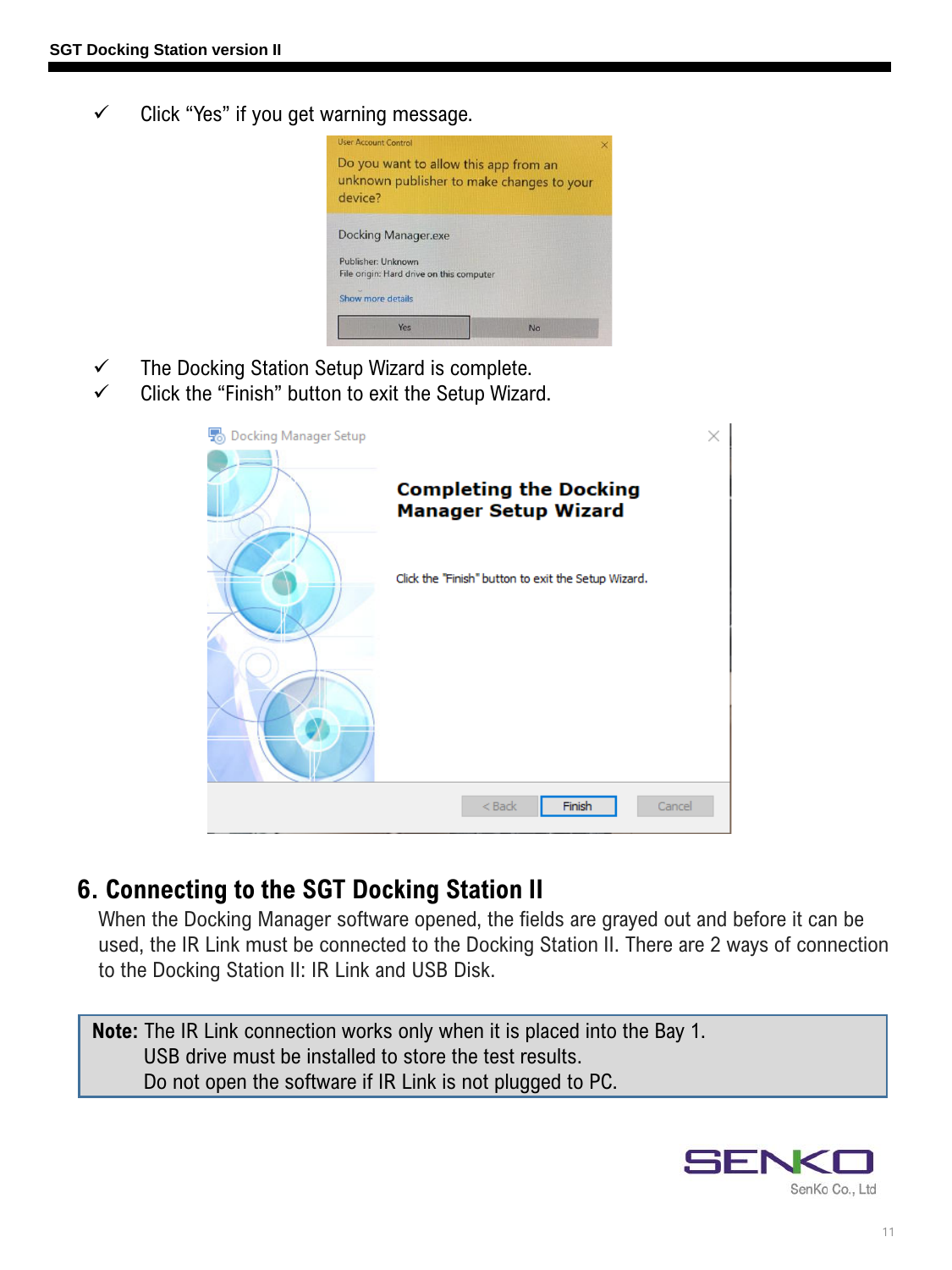#### **6.1 Connecting with SENKO IR Link**

SENKO IR Link is a device which conveniently configures and communicates with SGT Docking Station II using the IR communication in Bay Unit 1.

To connect the IR Link, follow the below:

- $\checkmark$  Plug the IR link into a USB port on PC.
- ✓ Power on (green LED) the Docking Station II.
- $\checkmark$  Place the IR Link facing up into the Bay Unit 1 (see Figure 4).
- $\checkmark$  Double click and open the installed software.
- $\checkmark$  Click "OPEN" button at the top right corner of the software interface.
- $\checkmark$  The IR Link starts to flash rapidly.
- ✓ After few seconds, "Read complete" message will be displayed, and current settings of Docking Station II will be showed on the interface.

**Note:** If "Send timeOut" message displays, the IR Link has failed to communicate with Docking Station II. In this case, make sure IR Link screen is aimed at IR screen of Bay Unit 1 and check Power of Docking Station II is on.



**Figure 4**

#### **6.2 Connecting with USB**

To connect the IR Link, follow the below:

- $\checkmark$  Open the Cylinder compartment.
- $\checkmark$  Find the USB port (see Figure 1) and remove the USB Disk.
- $\checkmark$  Plug the USB into to PC.
- $\checkmark$  Double click and open the installed software.
- ✓ Select the "USB Disk" in the upper middle-left corner.
- ✓ Select the location of USB Disk and click "OK" button.

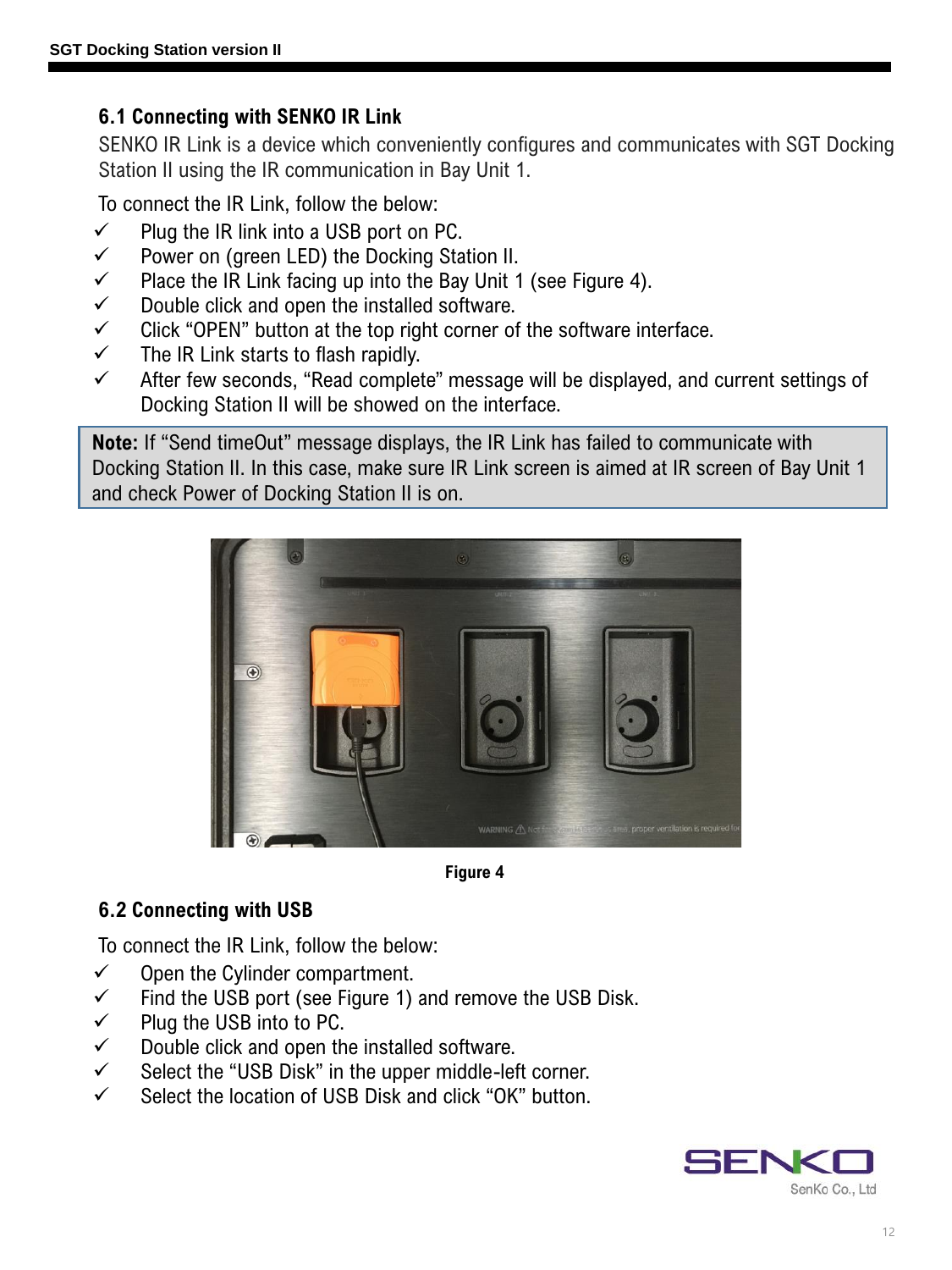#### **7. Using Software 7.1 Overview of Software**



**Figure 6**

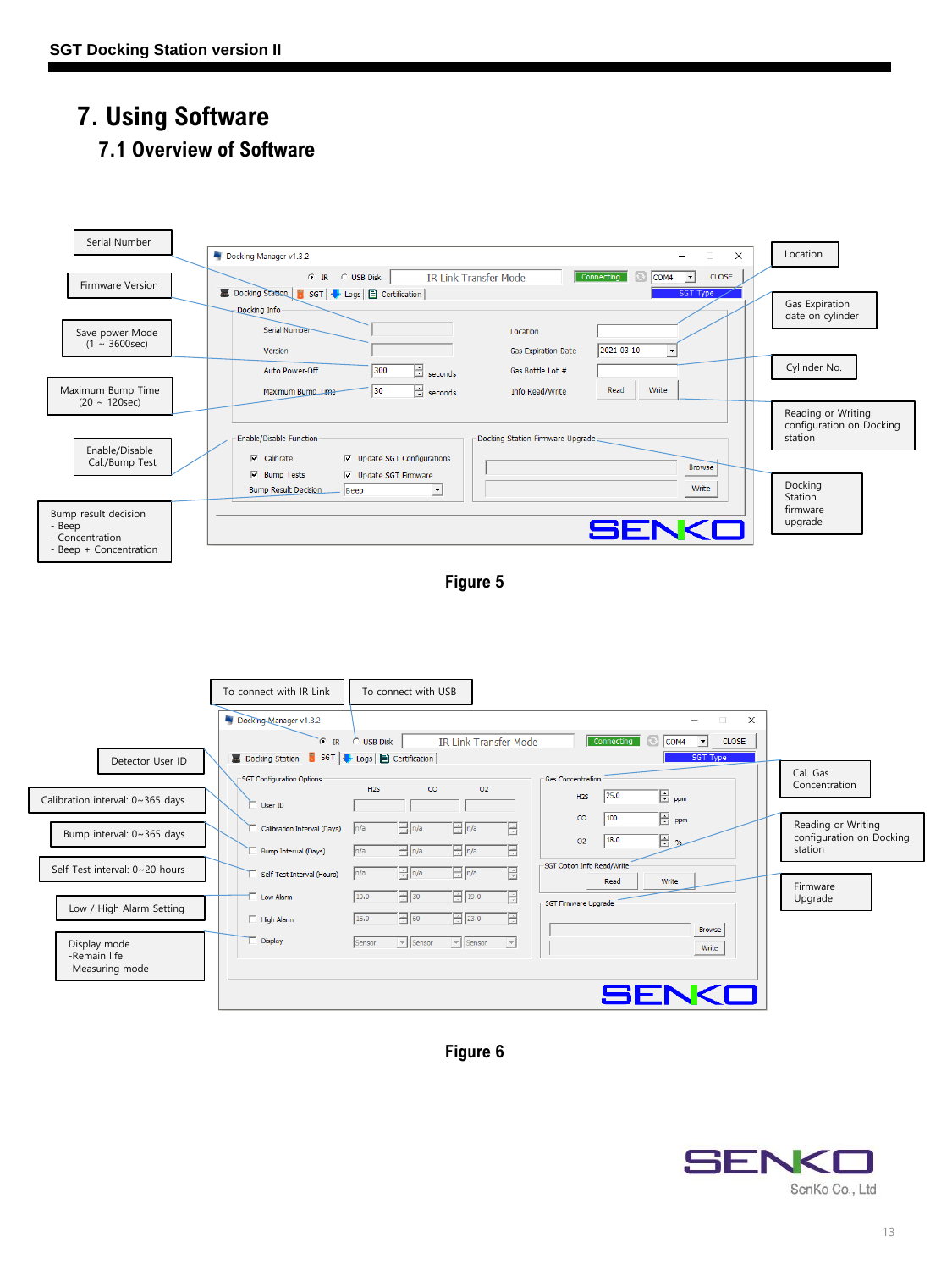# **7. Using Software**

#### **7.1 Overview of Software**



**Figure 7**

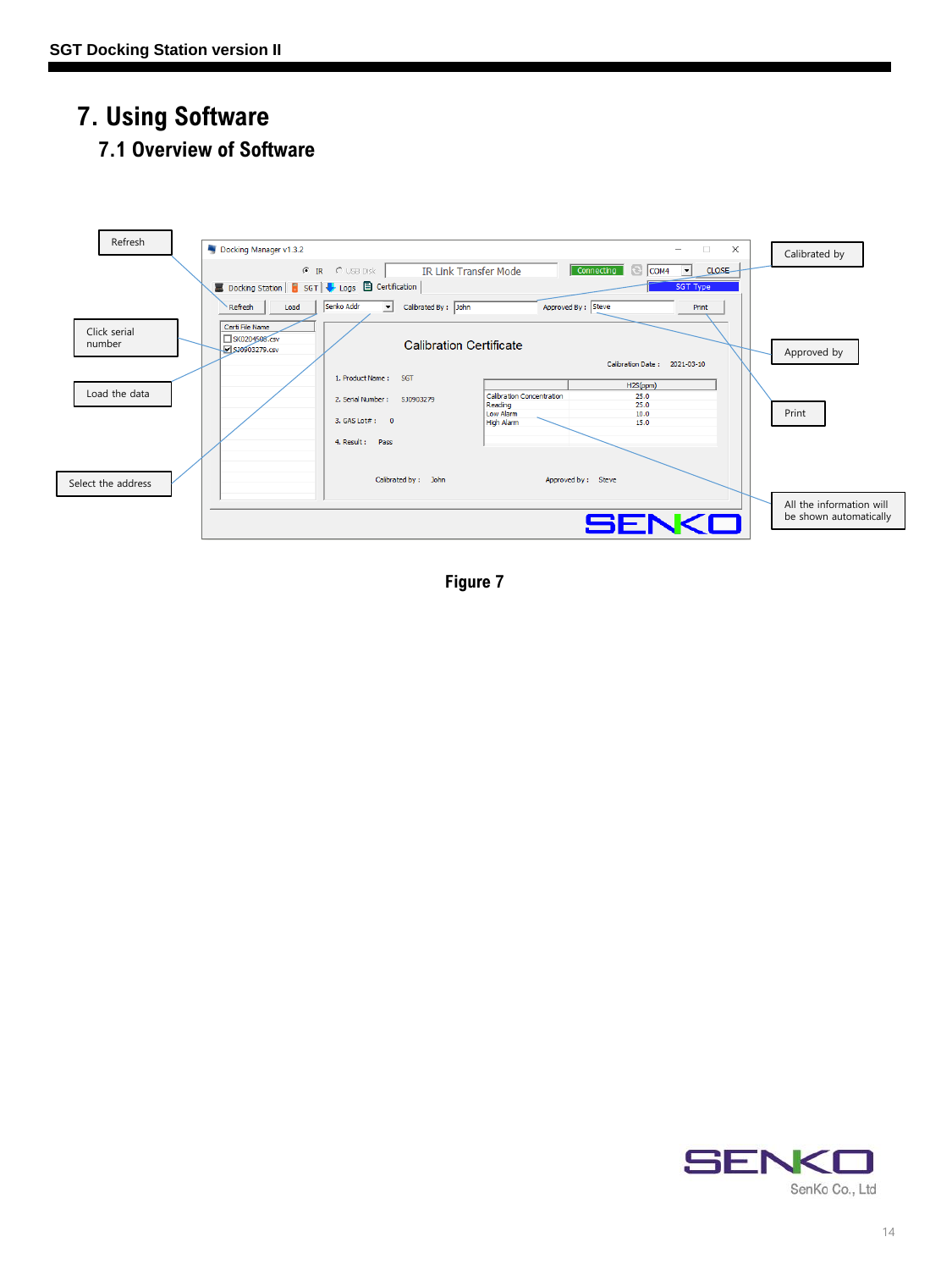When IR Link is connected to the Docking Station II, the Figure 5 will be displayed. But if it is connected using USB Disk, the "Logs" tab will not indicate.

#### **7.1.1 Docking Station Tab**

- ✓ **Serial Number**  Serial number of Docking Station II (cannot be changed).
- ✓ **Version** The current firmware version.
- ✓ **Auto Power-Off**  The time when unit automatically goes to Save Power Mode. Min/max time can be set  $1 \sim 3,600$  seconds.
- ✓ **Maximum Bump Time**  The maximum and minimum time spending for Bump Test process. If unit cannot respond correctly before time expires, the process will stop and result will be fail. Can be adjust min/max of  $20 \sim 120$  seconds.
- ✓ **Location** The location where test has done. It is beneficial when downloading the data logs. Can add 12alphanumeric character.
- ✓ **Gas Expiration Date**  Informs the date of expiration of gas in installed cylinder. Must be updated after installing a new one.
- ✓ **Gas Bottle Lot #**  Displays lot number of installed cylinder. Must be updated after installing a new cylinder.
- ✓ **Info Read/Write**  By pressing the "Read" it displays current setting of the Docking Station II and will discard any unsaved changes in the Tab.
- ✓ **Calibrate** If the box is not selected, calibration process will not proceed by pressing Calibration button. However, it will still update firmware and configuration of SGT.
- ✓ **Bump Test**  If the box is not selected, Bump test process will not proceed by pressing Bump Test button. However, it will still update firmware and configuration of SGT.
- ✓ **Bump Result Decision**  The dropdown list is selectable for "Beep", "Concentration", or "Beep + Concentration". The "Beep" option will run the bump test until the alarm condition is met and the audible alarm is detected. The "Concentration" option will run the bump test until the test gas concentration is verified. If the units are in Stealth Mode, the Concentration option will be required for a successful bump test. The "Beep + Concentration" option will run the bump test until the audible alarm is detected and the test gas concentration is verified.
- ✓ **Browse & Write**  To upgrade the latest firmware of Docking Station II, click "Browse", navigate to the firmware location and click "Open". Click "Write" to begin upgrading process.

**Note:** Without clicking the "Write" button, configured and customized settings will not be applied and neither be saved.

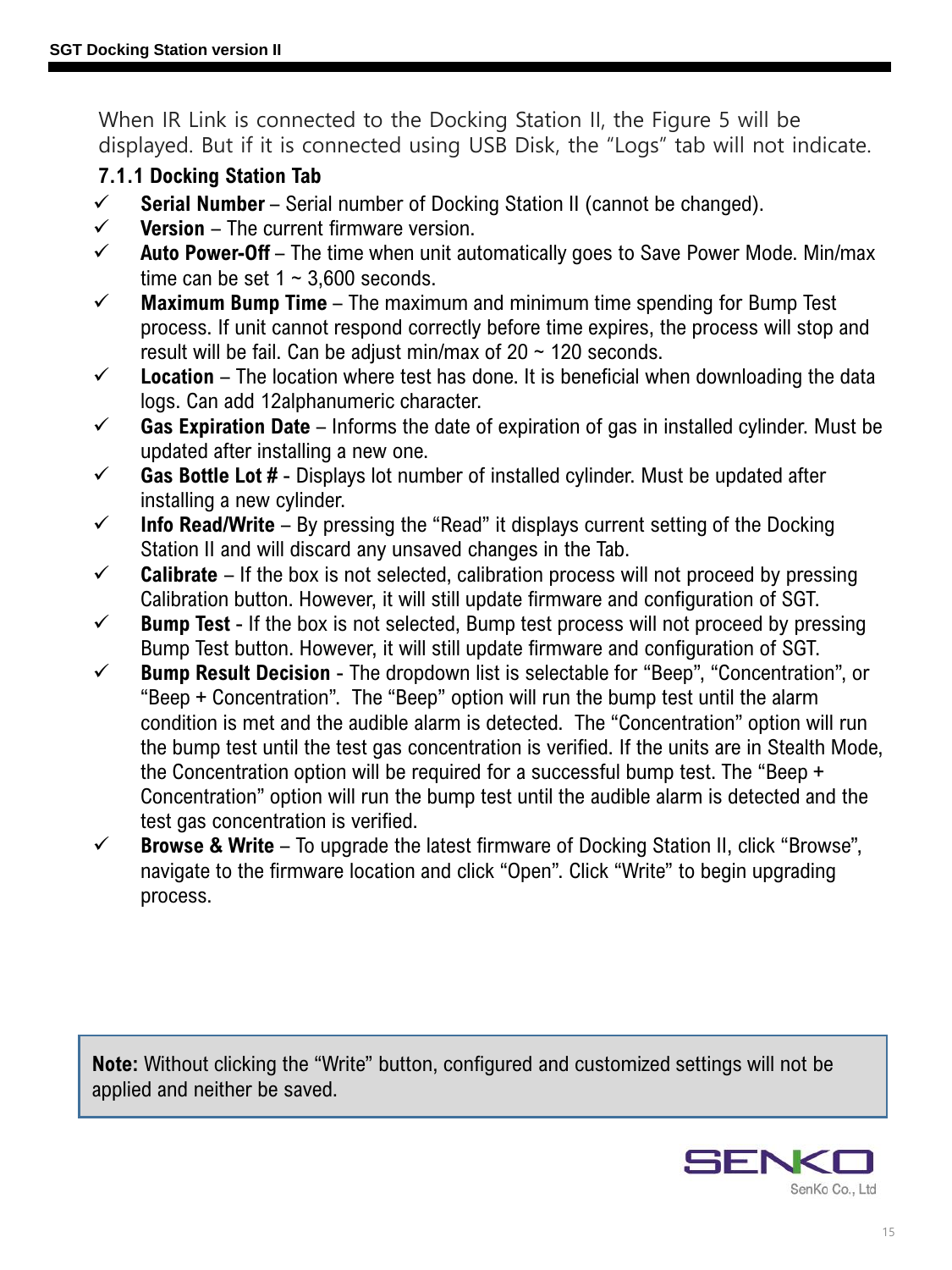#### **7.1.2 SGT Tab**

- ✓ **User ID**  The User ID can be used to add a usage message.
- ✓ **Calibration Interval (Days)**  The calibration reminder informs every fixed day (can adjust 0 (n/a)  $\sim$  365).
- $\checkmark$  **Bump Interval (Days)** The Bump test reminder informs every fixed day (can adjust 0  $(n/a) \sim 365$ ).
- $\checkmark$  **Self-Test Interval (Days)** The Self-Test reminder informs every fixed hour (can adjust 0  $(n/a) \sim 20$ ).
- $\checkmark$  **Low Alarm & High Alarm** The 1<sup>st</sup> and 2<sup>nd</sup> alarm set points for each gas.
- ✓ **Display mode** Unit can display remain lifetime of unit or measuring gas concentration .
- ✓ **Gas Concentration**  This allows a user to enter/amend correct concentration of the installed gas cylinder on Docking Station II. It is necessary to adjust for all tests.
- ✓ **SGT Option Info Read/Write**  By pressing the "Read" it displays current setting of the SGT and will discard any unsaved changes in the Tab. By clicking the "Write", all configured and customized settings will be saved.
- ✓ **Browse & Write**  To upgrade the latest firmware of SGT, click "Browse", navigate to the firmware location and click "Open". Click "Write" to begin upgrading process.

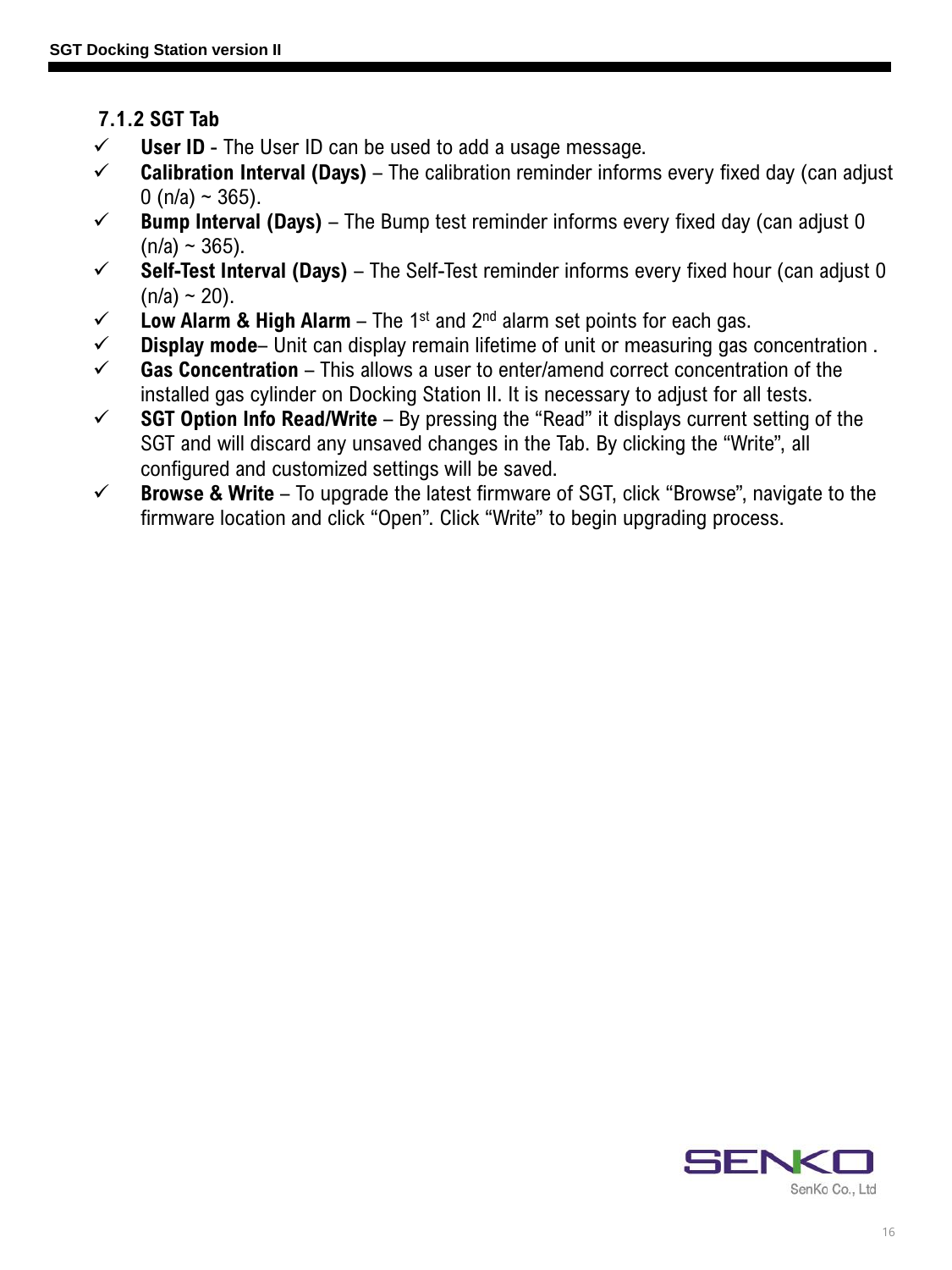#### **7.1.3 Logs Tab**

All logs will be stored on the USB Disk (logs are not available if USB is not plugged) and can be downloaded via SENKO IR Link using Docking Manager software. The log files will be created for each device by their Serial numbers and will be in ".csv" format.

**Note:** USB drive must be installed to store the test results (logs). By connecting USB Disk, "Logs" Tab is not available on software interface. But logs are still available to download from "Events" file in USB Disk. Click "Refresh" button to view and download the latest logs.

After clicking "Refresh" button, all logs will be available to view (see Figure 8).

| Docking Manager v1.3.2                             |                              |                          | $\times$<br>m                            |
|----------------------------------------------------|------------------------------|--------------------------|------------------------------------------|
| $C$ $R$ $C$ USB Disk                               | <b>IR Link Transfer Mode</b> | Connecting <b>C</b> COM4 | <b>CLOSE</b><br>$\overline{\phantom{a}}$ |
| ■ Docking Station   ■ SGT → Logs   ■ Certification |                              |                          | <b>SGT Type</b>                          |
| $\Box$ Select All                                  |                              | Refresh                  | <b>Local Save</b>                        |
| Log File Name                                      |                              |                          |                                          |
| SK0410408.csv<br>□SJ0903279.csv<br>SK0204508.csv   |                              |                          |                                          |
|                                                    |                              |                          |                                          |
|                                                    |                              |                          |                                          |
|                                                    |                              |                          |                                          |
|                                                    |                              |                          |                                          |
|                                                    |                              | SENKI                    |                                          |

**Figure 8**

To download the logs, follow the below:

- $\checkmark$  Plug the IR Link into a USB port on PC and place into Bay Unit 1.
- $\checkmark$  Double click and open the installed software.
- $\checkmark$  Click "OPEN" button at the top right corner of the software interface.
- ✓ Click "Logs" Tab and Click "Refresh" button.
- $\checkmark$  Select needed log by indicating SGT's serial number.
- ✓ Click "Local Save" button and a Browse window will open.
- $\checkmark$  Select a location to save a file.
- $\checkmark$  Click "OK" button to begin the downloading process.
- ✓ When downloading is finished, "Log data save success" message will come up.

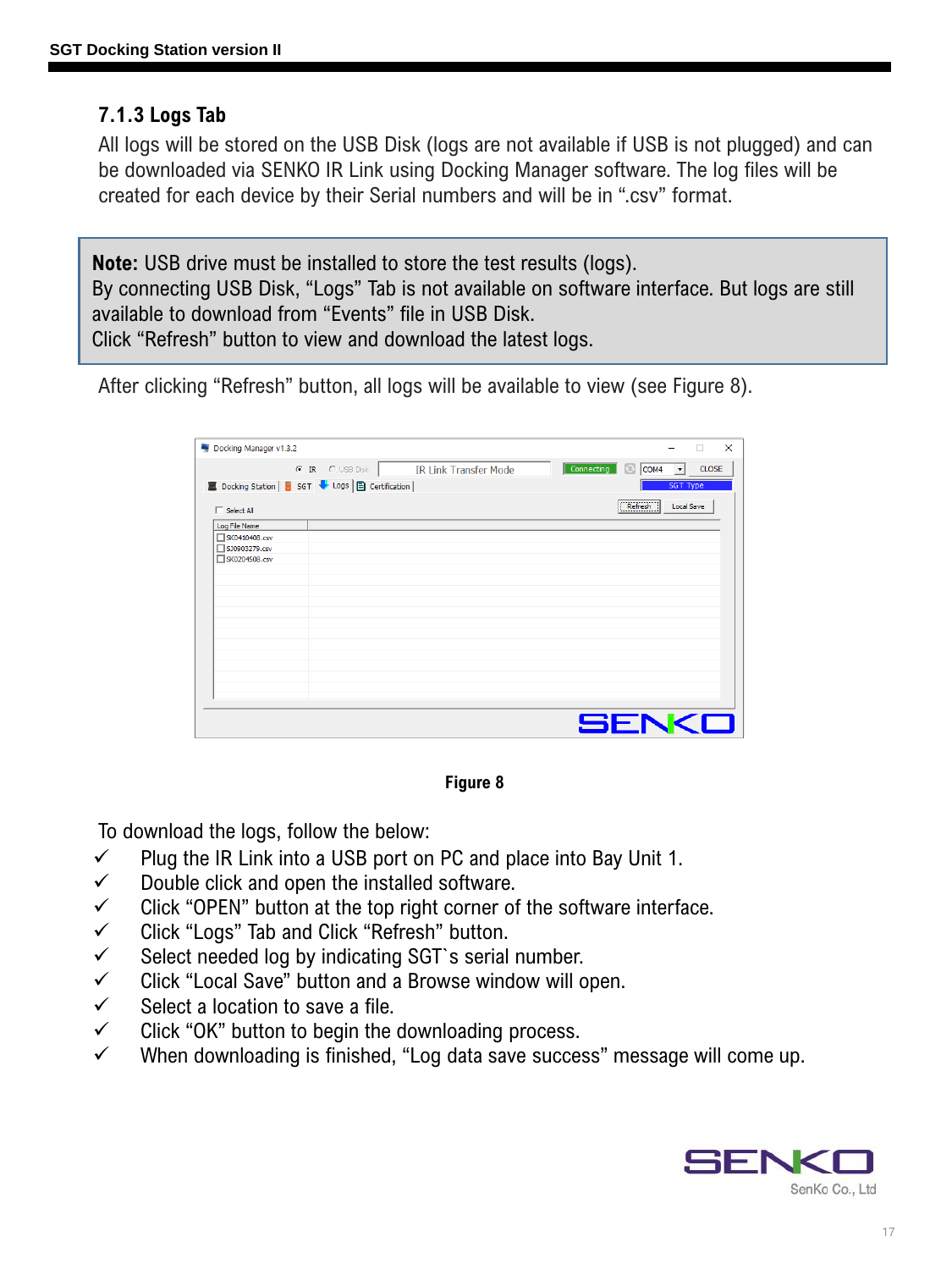#### **7.1.4 Certification Tab**

Calibration certificate can be issued based on the latest calibration data. Latest calibration data will be stored on the USB Disk and can be printed using Docking Manager software. The certi file name will be created for each device by their Serial numbers and will be in ".csv" format.

**Note:** USB drive must be installed to store the test results. By connecting USB Disk, "Certification" Tab is not available on software interface. Click "Refresh" button to view and print the calibration certificate.(only can print latest calibration data)

After clicking "Refresh" button, all data will be available to view (see Figure 9).

| Docking Manager v1.3.2                                                                                                |                                                          |                                                          |                      | $\times$<br>o      |
|-----------------------------------------------------------------------------------------------------------------------|----------------------------------------------------------|----------------------------------------------------------|----------------------|--------------------|
| $\sqrt{2}$                                                                                                            | <b>IR</b> C USB Disk<br><b>IR Link Transfer Mode</b>     |                                                          | Connecting C COM4    | $\mathbf{I}$ CLOSE |
|                                                                                                                       | Docking Station   SGT   Logs   Certification             |                                                          |                      | <b>SGT Type</b>    |
| $\boxed{\phantom{1}}$ Load $\phantom{1}$<br>Refresh                                                                   | Senko Addr<br>Calibrated By: John<br>$\vert \cdot \vert$ |                                                          | Approved By: Steve   | Print              |
| Certi File Name<br>SK0204508.csv<br><b>Calibration Certificate</b><br>□ SJ0903279.csv<br>Calibration Date: 2021-03-10 |                                                          |                                                          |                      |                    |
|                                                                                                                       | 1. Product Name:<br><b>SGT</b>                           |                                                          | H2S(ppm)             |                    |
|                                                                                                                       | 2. Serial Number:<br>SJ0903279                           | <b>Calibration Concentration</b><br>Reading<br>Low Alarm | 25.0<br>25.0<br>10.0 |                    |
|                                                                                                                       | $3. GAS$ Lot $#:$<br>$\circ$<br>4. Result :<br>Pass      | <b>High Alarm</b>                                        | 15.0                 |                    |
|                                                                                                                       | Calibrated by:<br>John                                   |                                                          | Approved by: Steve   |                    |
|                                                                                                                       |                                                          |                                                          | SENKO                |                    |

#### **Figure 9**

To print latest calibration certificate, follow the below:

- $\checkmark$  Plug the IR Link into a USB port on PC and place into Bay Unit 1.
- $\checkmark$  Double click and open the installed software.
- $\checkmark$  Click "OPEN" button at the top right corner of the software interface.
- ✓ Click "Certification" Tab and Click "Refresh" button.
- $\checkmark$  Select needed device by indicating devices serial number in Certi File Name section.
- $\checkmark$  Click "Load" button and information will be shown automatically in the right side.
- ✓ Select address section between Senko, Senko Canada, Senko EU, No address.
- $\checkmark$  Write the authorized person's name in the "Calibrated by" & "Approved by"
- $\checkmark$  Click "Print" button to print the calibration certificate.
- ✓ When printing is finished, "success" message will come up.